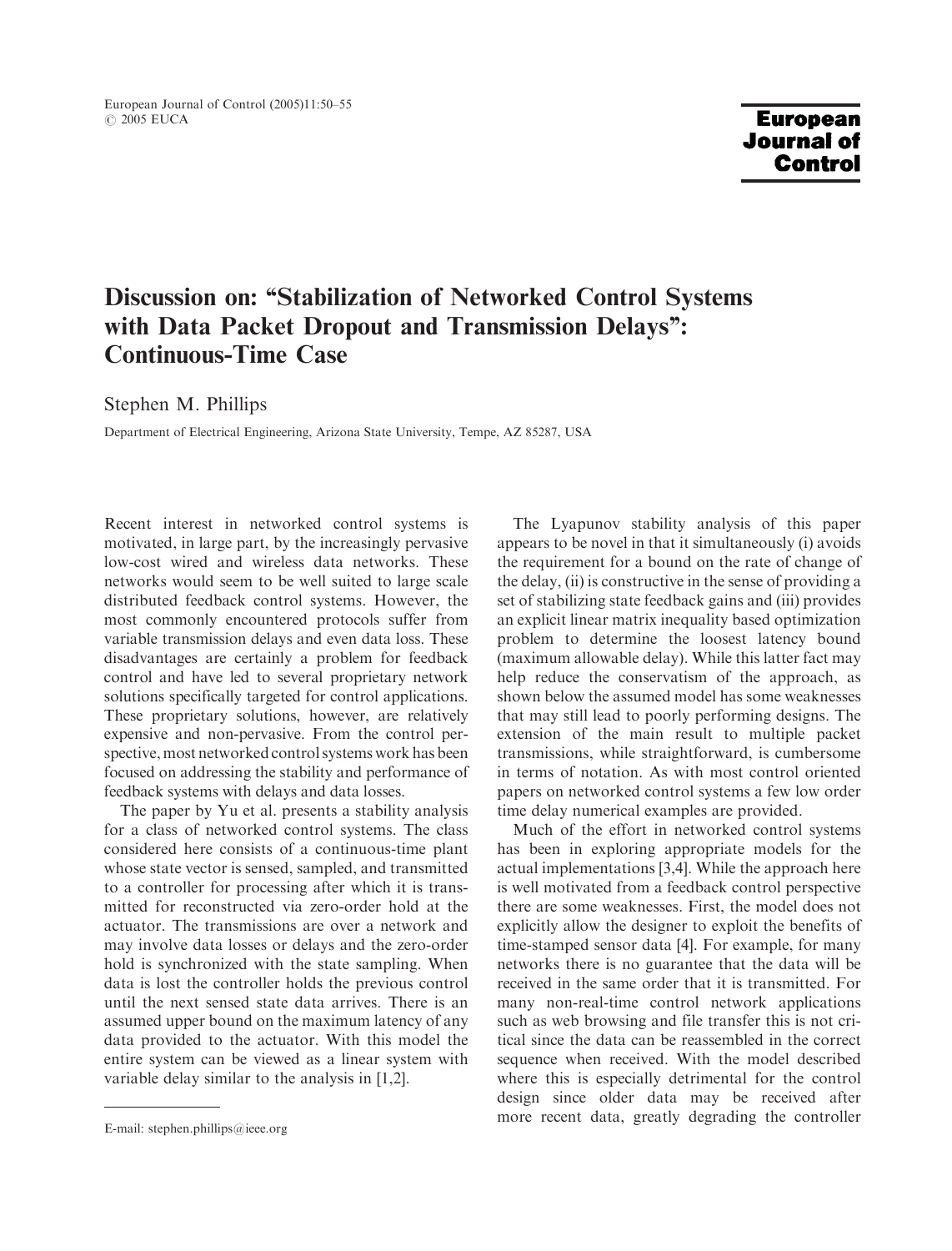performance and, for the results of this paper, increasing the conservatismof the design due to an unnecessarily large assumption on the upper bound on latency. Of course, a relatively simple state estimator can be implemented to discard the older data or a more sophisticated state estimator based on recently observed data can be used to construct an estimate of the state from output or state measurements [2].

In addition to the incorporation of state estimators into this approach, another direction to explore is the incorporation of control performance along with the stability result. The linear matrix inequality approach used here would seem to be complimentary to such an effort due to the large number of performance criteria which can be accommodated [5]. It would also be useful to compare the conservatism of this approach to that of similar time delay analyses such as [1,2].

For successful widespread deployment of networked control systems it will be necessary to investigate scaling issues. It is unlikely that a single low order plant will justify the investment in a networked approach to feedback control. Large numbers of plants or plants with many inputs and outputs are more likely generate the interest of control practitioners. Investigations of how this and other analysis

techniques can scale to large numbers of plants is needed. One must also realize that the types of pervasive inexpensive wired and wireless networks available today were never designed to be explicitly used for real-time feedback control. There is a real opportunity for significant control performance and robustness improvements by collaborating with researchers studying the details of network congestion control and scheduling algorithms.

#### **References**

- 1. Walsh GC, Ye H, Bushnell L. Stability analysis of networked control systems. Proc Am Contr Conf 1999: 2876–2880
- 2. Zhang W, Branicky MS, Phillips SM. Stability of networked control systems. IEEE Contr Syst Mag 2001; 21: 84–99
- 3. Halevi Y, Ray A. Integrated communication and control systems: Part I – analysis. J Dyn Syst Meas Contr 1988; 110: 367–373
- 4. Nilsson J. Real-time control systems with delays. Ph.D. thesis, Lund Institute of Technology, 1998
- 5. Boyd S, El Ghaoui L, Feron E, Balakrishnan V. Linear matrix inequalities in system and control theory. SIAM, 1994

## Discussion on: ''Stabilization of Networked Control Systems with Data Packet Dropout and Transmission Delays: Continuous-Time Case''

### D.M. Tilbury\* and J.R. Moyne\*\*

Department of Mechanical Engineering, The University of Michigan, Ann Arbor, MI 48109-2125, USA

As noted in the title, the authors consider in this paper the stabilization problem for a networked control system: a feedback control system where the sensors and actuators are connected over a communication network. The profusion of communication networks has motivated many groups of researchers to consider similar problems in recent years, as noted in the references and in many other papers on the topic (see [1,2]). A handbook on the topic of networked and embedded control systems has recently been published [3].

Networked control systems do have many advantages over traditional point-to-point wired systems.

For systems with many inputs and outputs, the reduction in wiring (and consequent ease of set-up, diagnostics, maintenance, and debugging) results in a significant cost savings. Wireless networks reduce some of these costs even further, but bring their own set of challenges regarding channel quality, interference, contention, and reliability. A communication network in the feedback loop does increase the total delay in the system, which typically (but not always) decreases the performance. However, the increasing speed of commercially available networks (e.g. 10- GBps Ethernet, 100-MBps wireless) is making the network delay less and less relevant.

The authors of the current paper focus their attention on a single feedback loop, with a continuous-time plant model and full-state feedback. All of the plant

E-mail: tilbury@umich.edu

E-mail: moyne@umich.edu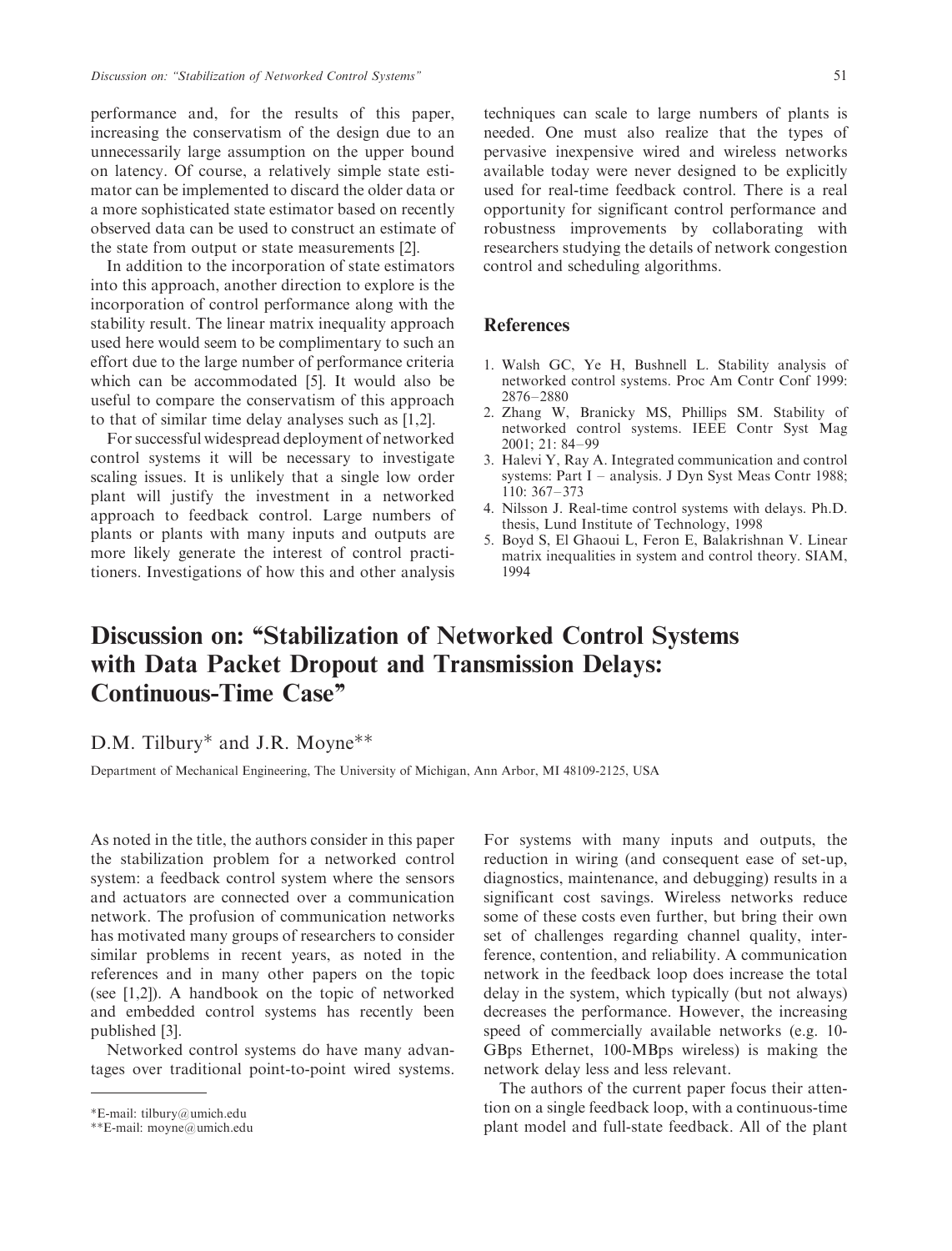states are sampled simultaneously, encoded into a single packet, and sent over the network. In the absence of packet loss or network delay, the problem reduces to the standard digital control problem with a uniform sampling time on the outputs and a zeroorder hold on the actuator signal. The authors then add to this model progressively: packet loss (but no delay), packet loss (with delay), and split packets (but without packet loss or delay). For each case, a set of sufficient conditions for stability of the closed-loop system is derived using an LMI approach. In all cases, a maximum bound on the total delay, including packet loss and delay, is assumed.

The results of the paper are fairly theoretical, giving sufficient conditions under which a stabilizing controller can be found. In this discussion piece, we will highlight some of the practical issues that are commonly found in networked control systems, and relate them to the results obtained by the authors.

Most commercially available communication networks can be characterized as one of three types: bit-synchronized (e.g. CAN), token-passing, or Ethernet-based [4]. All types of networks have delays associated with waiting to gain access to the network, but the waiting time has a different characteristic depending on the type of network. In a typical control system where each node sends one packet of data every sample period, a bit-synchronized network will exhibit constant waiting times (with the highest priority node having the shortest delay), a tokenpassing network will have periodic waiting time delays, and an Ethernet-based network can demonstrate random delays. In a bit-synchronized or tokenpassing network, there are no packet losses unless the network is saturated and cannot physically carry all of the data that the nodes attempt to send. In an Ethernet-based network, however, packet losses can occur occasionally even at low network loads due to the randomness inherent in the protocol.

Due to the increasing speed of most network protocols, the largest portion of the delay in practice is usually due to the device delay: the delay in sampling the variable of interest from the environment, encoding that data into a packet, and then transmitting that data across the network. Experimental investigations show that the device delay can be nearly constant or highly variable, and can be long enough to dominate any network-induced delay [5]. The control design method described in the paper can be used to accommodate for both waiting time and device delays, provided that they can be bounded a priori. Bounds on the waiting times can be computed based on the network protocol and the amount of data that needs to be sent over the network [4], but device delays (for network devices) need to be measured experimentally, as this information is not typically included in the specification sheet from the manufacturer.

Networks are most advantageous when there are many sensors and actuators. The architecture considered in the paper, in which all of the sensors are connected at a single node, would require hard-wiring between each sensor and the sensor-network interface. This architecture would be approximately as complex as directly wiring each sensor to the controller, and thus there is no clear advantage to using a network in this fashion. A more practial (but more complex) model includes a different delay for each sensor output as in [6]. Synchronization of all nodes on a network (as assumed by the framework in this paper) is also a difficult problem; the IEEE 1588 standard addresses this issue.

In the case that the sensors are all collected at a single node, it is unlikely that their information would need to be split into multiple packets. Most control networks have a minimum packet size so that small packets don't get ''lost'' on the network. For example, a DeviceNet packet can have between 0 and 8 bytes of data and an Ethernet packet can have between 46 and 1500 bytes of data, in addition to the headers, addressing information, and other overhead that must be included to ensure correct delivery of the packet. Padding is added to Ethernet packets when less than 46 bytes of data need to be sent. Since most D/A and A/D cards use either 12 or 16 bits (2 bytes) to encode sensor/actuator data, several channels of data can easily be transmitted in a single packet.

Although this paper and many others have focused on the stabilization problem, and it is an important theoretical topic, any practical networked control system that is operating near the stability boundary will most likely be replaced with a hardwired architecture. Thus, the performance of a networked control system is also an important problem to consider: What is the degradation in performance that can be expected with a networked system (due to unavoidable delays, including the device delays), and how does this trade off with the advantages of networked control systems mentioned above? A few studies on performance of networked control systems can be found in [5,7,8], but many more interesting questions in this domain remain to be answered.

#### References

1. Antsaklis P, Baillieul J (eds). Special issue on networked control systems. IEEE Trans Autom Contr 2004; 49(9): 1421–1597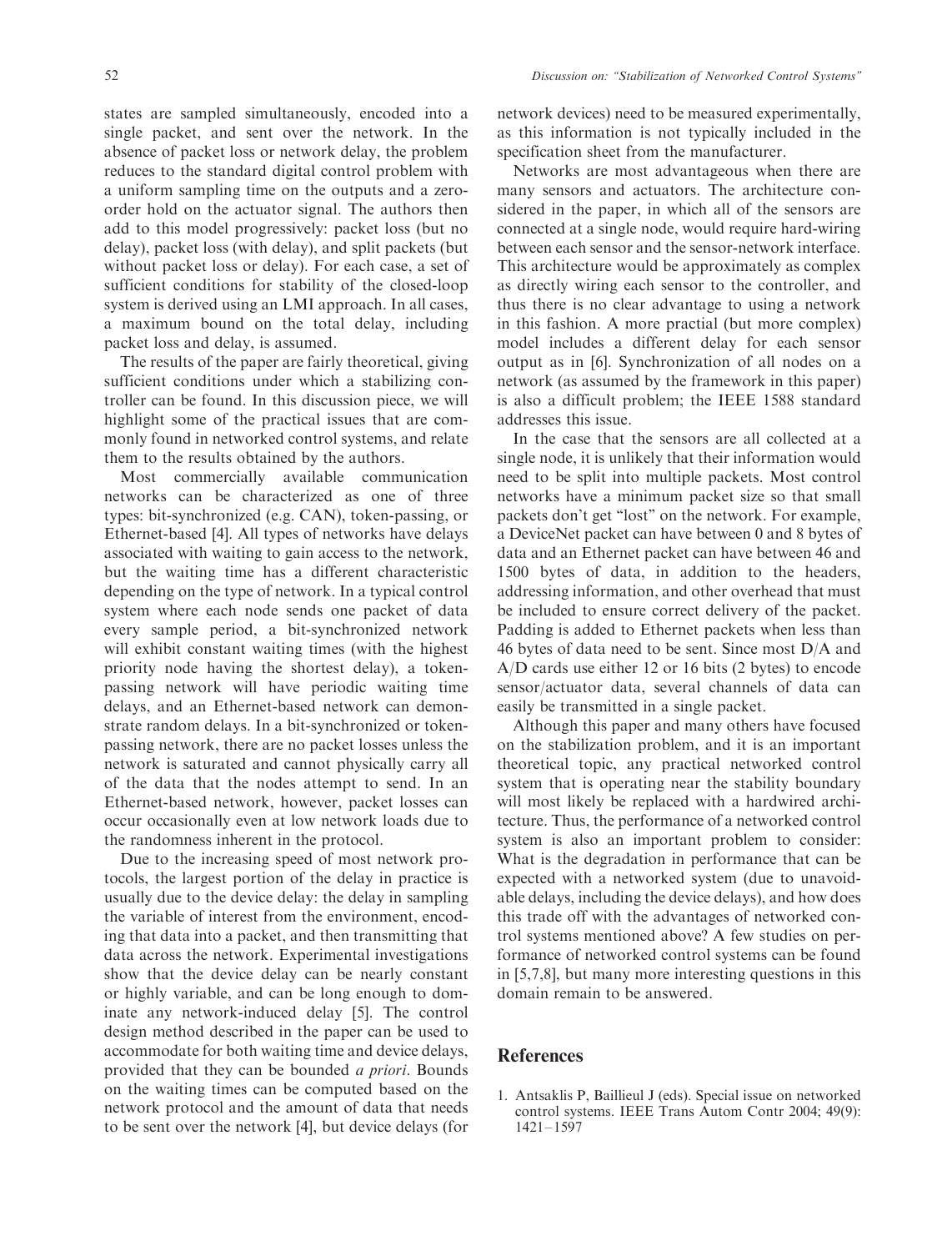- 2. Chow M-Y (ed.). Special section on distributed networkbased control sytems and applications. IEEE Trans Indust Electron 2004; 51(6): 1126–1279
- 3. Hristu-Varsakelis D, Levine WS (eds). Handbook of networked and embedded control systems. Birkhauser, Boston, 2005
- 4. Lian F-L, Moyne JM, Tilbury DM. Performance evaluation of control networks: Ethernet, ControlNet, and DeviceNet. IEEE Contr Syst Mag 2001; 21(1): 66–83
- 5. Lian F-L, Moyne JR, Tilbury DM. Network design consideration for distributed control systems. IEEE Trans Contr Syst Tech 2002; 10(2): 297–307
- 6. Lian F-L, Moyne JR, Tilbury DM. Modeling and optimal controller design for networked control systems with multiple delays. Int J Contr 2003; 76(6): 591–606
- 7. Yook JK, Tilbury DM, Soparkar NR. A design methodology for distributed control systems to optimize performance in the presence of time delays. Int J Contr 2001; 74(1): 58–76
- 8. Yook JK, Tilbury DM, Soparkar NR. Trading computation for bandwidth: Reducing communication in distributed control systems using state estimators. IEEE Trans Contr Syst Tech 2002; 10(4): 503–517

## Discussion on: ''Stabilization of Networked Control Systems with Data Packet Dropout and Transmission Delays: Continuous-Time Case''

#### Emilia Fridman

Department of Electrical Engineering-Systems, Tel-Aviv University, Tel-Aviv 69978, Israel

The authors introduce a new model for continuoustime networked control systems (NCSs), i.e. for systems where feedback control loops are closed through a real-time network. This is a linear system with timevarying input delay, which appears due to sampling, data packet dropouts and transmission delays. The closed-loop systemhas the following form:

$$
\dot{x}(t) = Ax(t) + BFx(t_k - \tau_{ca} - \tau_{sc} - d(k)h),
$$
  
\n
$$
t \in [t_k, t_{k+1}), \ t_{k+1} - t_k = h, \ k = 0, 1, ...,
$$
  
\n(1)

where  $x(t) \in \mathcal{R}^n$ ,  $\tau_{ca}$  is a controller-to-actuator delay,  $\tau_{\rm sc}$  is a sensor-to-controller delay,  $d(k) \in \mathbb{Z}^+$  is a packet dropout at time  $t_k$  and  $0 \le d(k) \le \bar{d} < \infty$ . Equation (1) is further represented as a continuous time system

$$
\dot{x}(t) = Ax(t) + BFx(t - \tau(t)),\tag{2}
$$

with time-varying delay  $\tau(t) = t - t_k + \tau_{ca} + \tau_{sc}$  $d(k)h$ . The delay is treated as a bounded one from the given segment  $0 \leq \tau(t) \leq (\bar{d} + 1)h + \tau_{\text{ca}} + \tau_{\text{sc}} = \bar{\tau}$ . Since  $\dot{\tau}(t) = 1, t \neq t_k$  and since Lyapunov–Krasovskii method is usually applied when  $\dot{\tau}(t) \leq d < 1$ , the delay-dependent (asymptotic) stability of (2) is analyzed via Lyapunov–Razumikhin approach. Linear matrix inequality (LMI) is derived for finding a stabilizing gain F.

The purpose of this discussion is to point out some directions for reducing the conservatism of the stability and stabilization criteria. As it is noticed by the authors, the case of fast varying delay, where the condition  $\dot{\tau}(t) \leq d < 1$  does not hold, can be treated via Lyapunov–Krasovskii functionals (LKFs). For the first time such functionals  $V$  were introduced in [1] via descriptor model transformation. The novelty of such V was in the form of V, which depended on both,  $x(t)$  and  $\dot{x}(t)$ . LKFs lead usually to less restrictive results.

Another source for the conservatism in the case of transmission delays may occur due to treatment of the delay as a fast-varying one from the segment  $[0, \bar{\tau}]$ . In fact, the delay can be represented in the following form:

$$
\tau(t) = g + \eta(t), \ g = \tau_{ca} + \tau_{sc}, \quad \eta(t) = t - t_k + d(k)h, \nt \in [t_k, t_{k+1}],
$$
\n(3)

where  $g > 0$  is a constant value and  $\eta(t) \in [0, (d+1)h]$ is a fast-varying delay uncertainty. Such delay  $\tau(t)$ with non-zero nominal value g and bounded delay uncertainty  $\eta(t)$  was defined in [2] as a 'non-small' delay (differently from the 'small' delay with the zero nominal value  $g = 0$  and bounded delay uncertainty). Stability criteria for 'non-small' delay can be found in [2,3,5,6].

We shall illustrate the above remarks by applying E-mail: emilia@eng.tau.ac.il the stability criterion of [2]. The method of [2] is based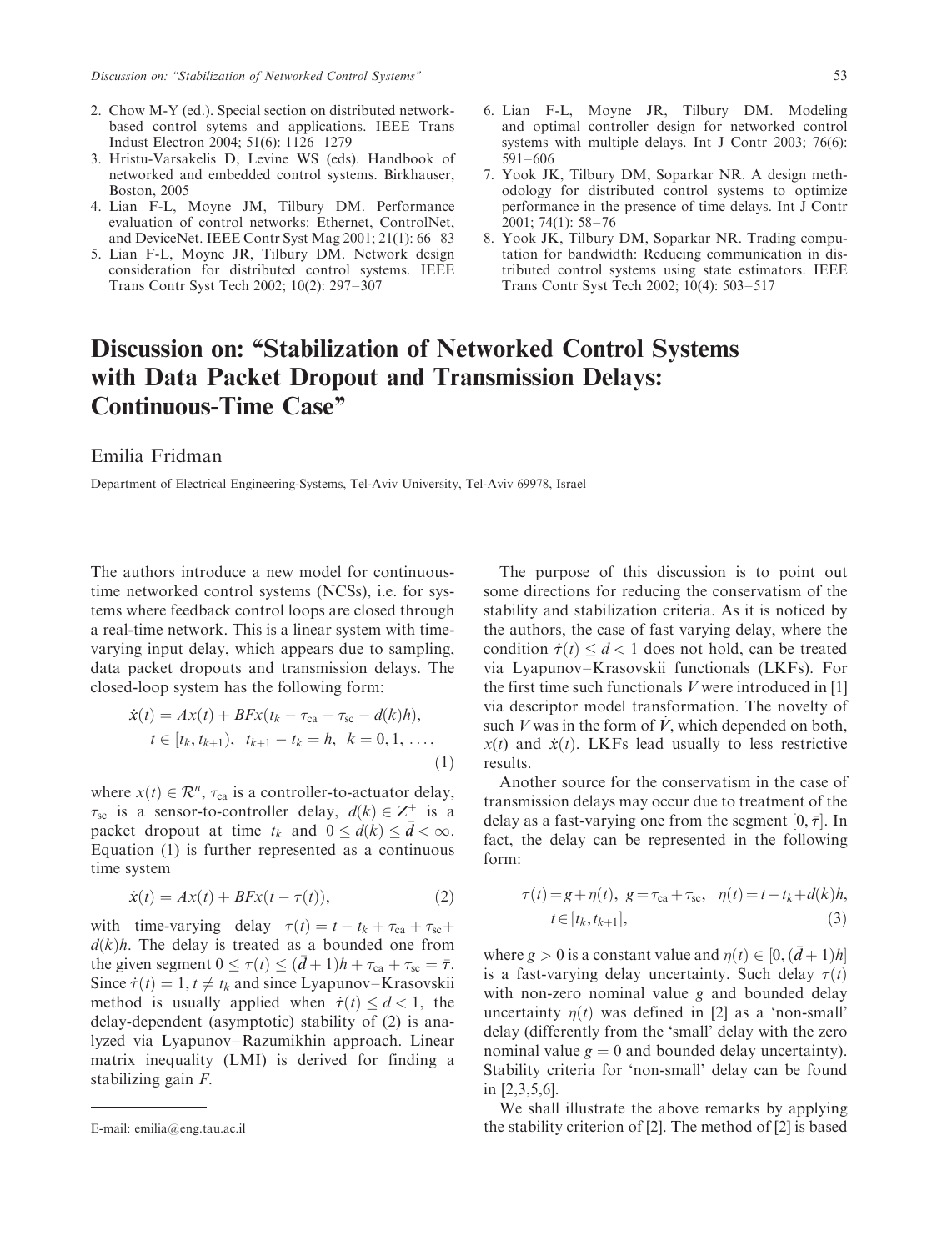on the following construction of the LKF: the nominal LKF  $V_n$ , which guarantees the stability of the nominal system (2) (i.e. of (2) with  $\eta(t) = 0$ ), is added by terms that compensate the delay uncertainty. The following stability criterion follows from [2], where  $V_n$  is chosen to be the descriptor one:

**Lemma 1.** Given a gain matrix F, the system (2) with  $\tau$ given by (3) is stable for all  $0 \le g \le \bar{g}$  and  $\eta(t) \in$  $[0, (d+1)h]$ , if there exist  $n \times n$  matrices  $0 < P_1, P_2$ ,  $P_3$ , S,  $Y_1$ ,  $Y_2$ , R and  $R_a$  that satisfy

The state-feedback gain is then given by  $F = W\overline{P}^{-1}$ .

To illustrate the efficiency of the method of Theorem 2 we consider the authors' example, where  $A$  and  $B$  are given to be

$$
A = \begin{bmatrix} -1 & -0.01 \\ 1 & 0.02 \end{bmatrix}, \quad B = \begin{bmatrix} 0.4 \\ 0.1 \end{bmatrix}.
$$

The authors found that the system is stabilizable for  $0 \leq \tau(t) \leq 0.595$ .

$$
\begin{bmatrix}\n\Psi_n & P^T \begin{bmatrix} 0 \\ BF \end{bmatrix} - Y^T & (\bar{d} + 1)h P^T \begin{bmatrix} 0 \\ BF \end{bmatrix} & \begin{bmatrix} 0 \\ (\bar{d} + 1)hR_a \end{bmatrix} & \bar{g} Y^T \\ \ast & \ast & -(\bar{d} + 1)hR_a & 0 & 0 \\ \ast & \ast & \ast & -(\bar{d} + 1)hR_a & 0 \\ \ast & \ast & \ast & -(\bar{d} + 1)hR_a & 0 \\ \ast & \ast & \ast & -\bar{g}R\n\end{bmatrix} < 0,\n\tag{4}
$$

where *Y*, *Z* and  $\bar{\Psi}_n$  are given by

$$
\Psi_n = P^{\text{T}} \begin{bmatrix} 0 & I \\ A & -I \end{bmatrix} + \begin{bmatrix} 0 & I \\ A & -I \end{bmatrix}^{\text{T}} P + \begin{bmatrix} S & 0 \\ 0 & \bar{g}R \end{bmatrix} + \begin{bmatrix} Y \\ 0 \end{bmatrix} + \begin{bmatrix} Y \\ 0 \end{bmatrix}^{\text{T}}, \quad Y = \begin{bmatrix} Y_1 & Y_2 \end{bmatrix}.
$$

Following [7] we choose  $P_3 = \varepsilon P_2, \varepsilon \in R$ , where  $\varepsilon$  is a tuning scalar parameter. Note that  $P_2$  is non-singular due to the fact that the only matrix which can be negative definite in the second block on the diagonal of (4) is  $-\varepsilon(P_2 + P_2^T)$ . Defining:

$$
\begin{aligned}\n\bar{P} &= P_2^{-1}, \left[ \bar{P}_1 & \bar{Y}_i & \bar{S} & \bar{R} & \bar{R}_a \right] \\
&= \bar{P}^T \left[ P_1 \bar{P} & Y_i \bar{P} & S_i \bar{P} & R \bar{P} & R_a \bar{P} \right], \quad i = 1, 2.\n\end{aligned}
$$

and  $W = K\overline{P}$ , multiplying (4) by diag{ $\overline{P}$ ,  $\overline{P}$ ,  $\overline{P}$ ,  $\overline{P}$ ,  $\overline{P}$ ,  $\overline{P}$ } and its transpose, from the right and the left, respectively, we obtain:

**Theorem 2.** Equation (2) with  $\tau$  given by (3) is asymptotically stable for all  $0 \le g \le \bar{g}$  and  $\eta(t) \in$  $[0, (\bar{d}+1)h]$  if for some tuning scalar parameter  $\varepsilon$ there exist  $n \times n$  matrices  $0 < \bar{P}_1, \bar{P}, \bar{S}, \bar{Y}_i, \bar{R}, \bar{R}_a$ ,  $i = 1, 2, W \in \mathbb{R}^{m \times n}$  that satisfy the following LMI:

For simplicity we apply Theorem 2 with  $\varepsilon = 1$ . Choosing  $\bar{g} = 0.1$  and  $(\bar{d} + 1)h = 9.8$ , we find that LMI  $(5)$  is feasible. Hence, the system is stabilizable for  $\tau$  from essentially greater segment  $g \leq \tau(t) \leq g + 9.8$ , where  $0 \leq$  $\leq g \leq 0.1$ . The corresponding gain is  $F = [-0.0399 \quad -0.0403]$ . Application of optimizing search for  $\varepsilon$  (via 'fminsearch' of Matlab) should lead to a larger stability domain.

Choosing the constant 'nominal' value in the middle of the segment  $[\bar{g}, \bar{g} + (d+1)h]$  and considering the sign-varying delay uncertainty from  $[-(\bar{d}+1)h/2,(\bar{d}+1)h/2]$  may improve the result of Theorem 2. Further improvement may be achieved by application of the input–output approach [3,4]. Finally, the development of the discretized LKF method [3] to fast-varying delays should lead to effective criterion in the case of transmission delays.

#### References

1. Fridman E. New Lyapunov–Krasovskii functionals for stability of linear retarded and neutral type systems. Syst Contr Lett 2001; 43: 309–319

$$
\begin{bmatrix}\n\bar{P}^{T} A^{T} + A\bar{P} + \bar{Y}_{1} + \bar{Y}_{1}^{T} + \bar{S} & \bar{P}_{1} - \bar{P} + \varepsilon \bar{P}^{T} A^{T} + \bar{Y}_{2} & BW - \bar{Y}_{1}^{T} & BW & 0 & \bar{g} \, \bar{Y}_{1}^{T} \\
\ast & -\varepsilon (\bar{P}^{T} + \bar{P}) + \bar{g} \bar{R} & \varepsilon BW - \bar{Y}_{2}^{T} & \varepsilon (\bar{d} + 1) hBW & (\bar{d} + 1) hR_{a} & \bar{g} \, Y_{2}^{T} \\
\ast & \ast & -\bar{S} & 0 & 0 & 0 \\
\ast & \ast & \ast & -(\bar{d} + 1) h \bar{R}_{a} & 0 & 0 \\
\ast & \ast & \ast & \ast & -(\bar{d} + 1) h \bar{R}_{a} & 0 \\
\ast & \ast & \ast & \ast & -\bar{g} \bar{R}\n\end{bmatrix} < 0.
$$
\n(5)